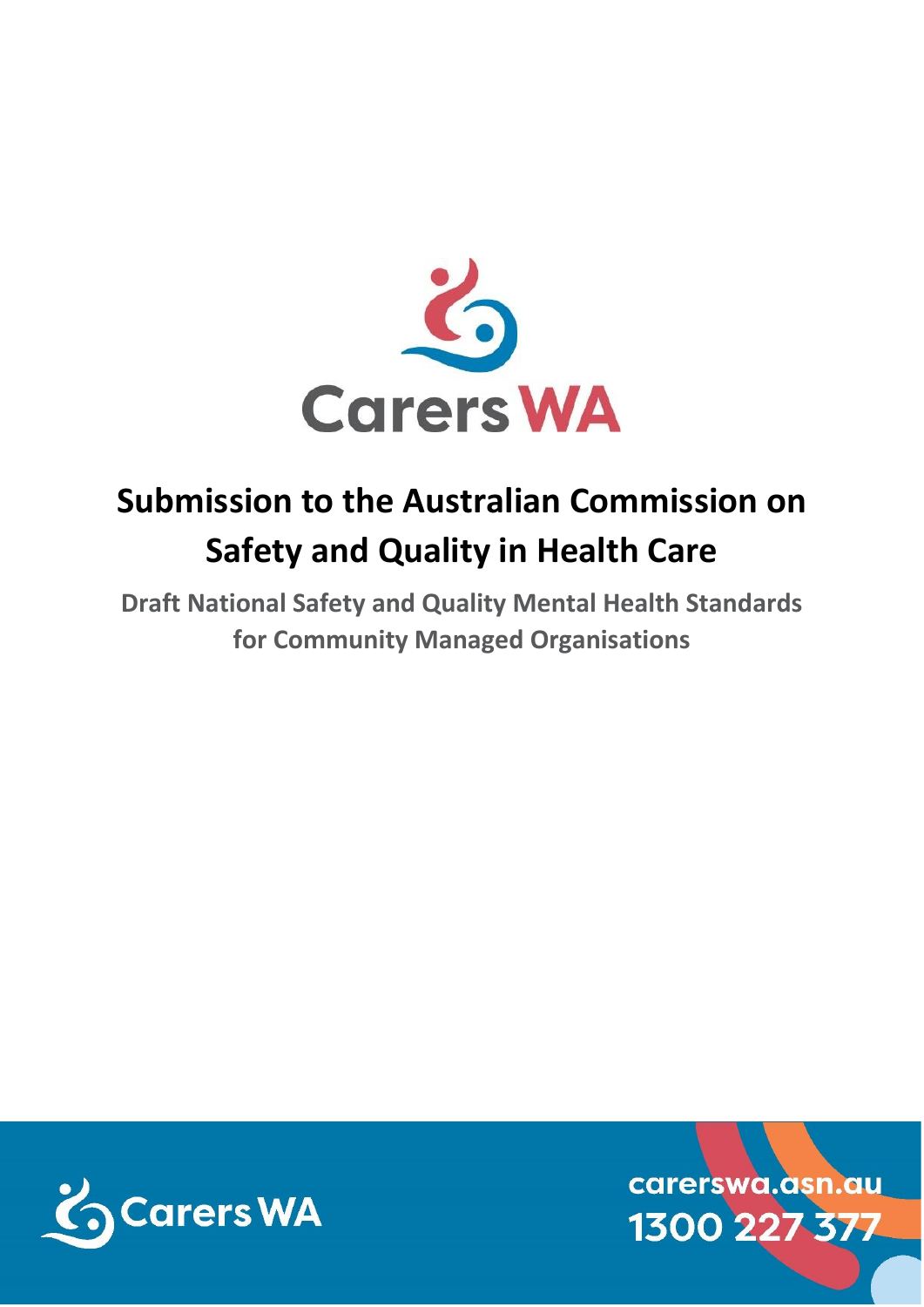### **About Carers WA**

Carers WA is the peak body representing the needs and interests of carers in Western Australia and is part of a national network of Carers Associations. Carers provide unpaid care and support to family members and friends who are living with a disability, facing mental health challenges, long term health conditions (including a chronic condition or terminal illness), have an alcohol or drug dependency, or who are frail aged. The person they care for may be a parent, partner, sibling, child, relative, friend or neighbour.

Caring is a significant form of unpaid work in the community and is integral to the maintenance of our aged, disability, health, mental health, and palliative care systems.

Some important facts about carers include:

- There are currently 2.65 million unpaid carers in Australia.
- There are more than 230,000 families and friends in a caring role in Western Australia, or approximately 1 in 9 in the community.
- The replacement value of unpaid care, according to a report undertaken by Deloitte, Access Economics, "The economic value of unpaid care in Australia in 2020" is estimated at \$77.9 billion per annum.

**Enquiries** Carissa Gautam Systemic Policy Officer [Policy@carerswa.asn.au](mailto:Policy@carerswa.asn.au)

Carers WA 182 Lord Street PERTH WA 60000 Phone: 1300 227 377 Fax: (08) 9228 7488 Email: [info@carerswa.asn.au](mailto:info@carerswa.asn.au)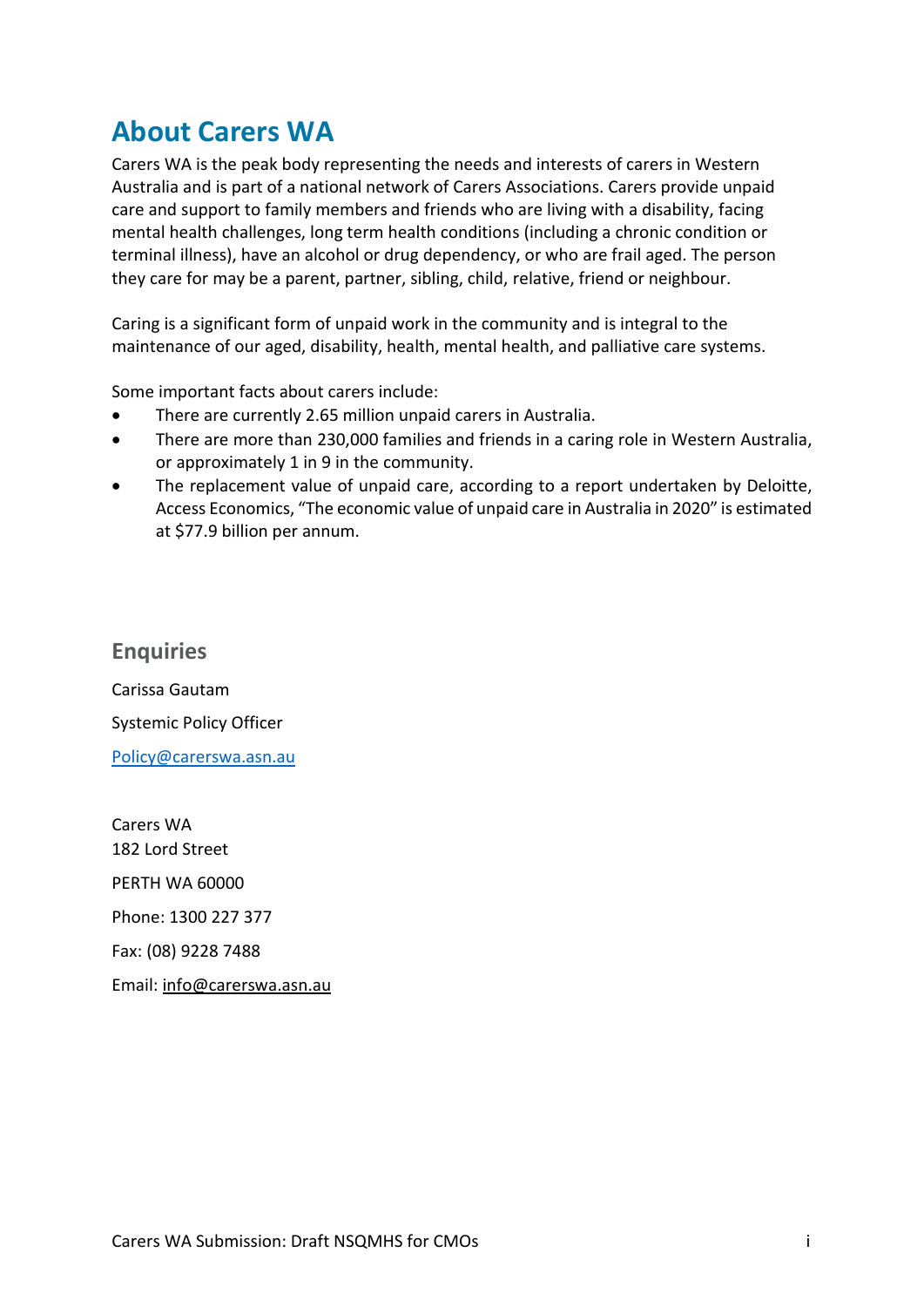### **Contents**

| 1.0 Introduction                         | 1 |
|------------------------------------------|---|
| 2.0 General Feedback                     | 1 |
| 2.1 Carer Identification and Recognition | 1 |
| 2.2 Carer Inclusion and Communication    | 2 |
| 2.3 Complaint and Escalation Options     | 2 |
| 2.4 Support Information                  | 2 |
| <b>Summary of Recommendations</b>        | 3 |
| Conclusion                               | 4 |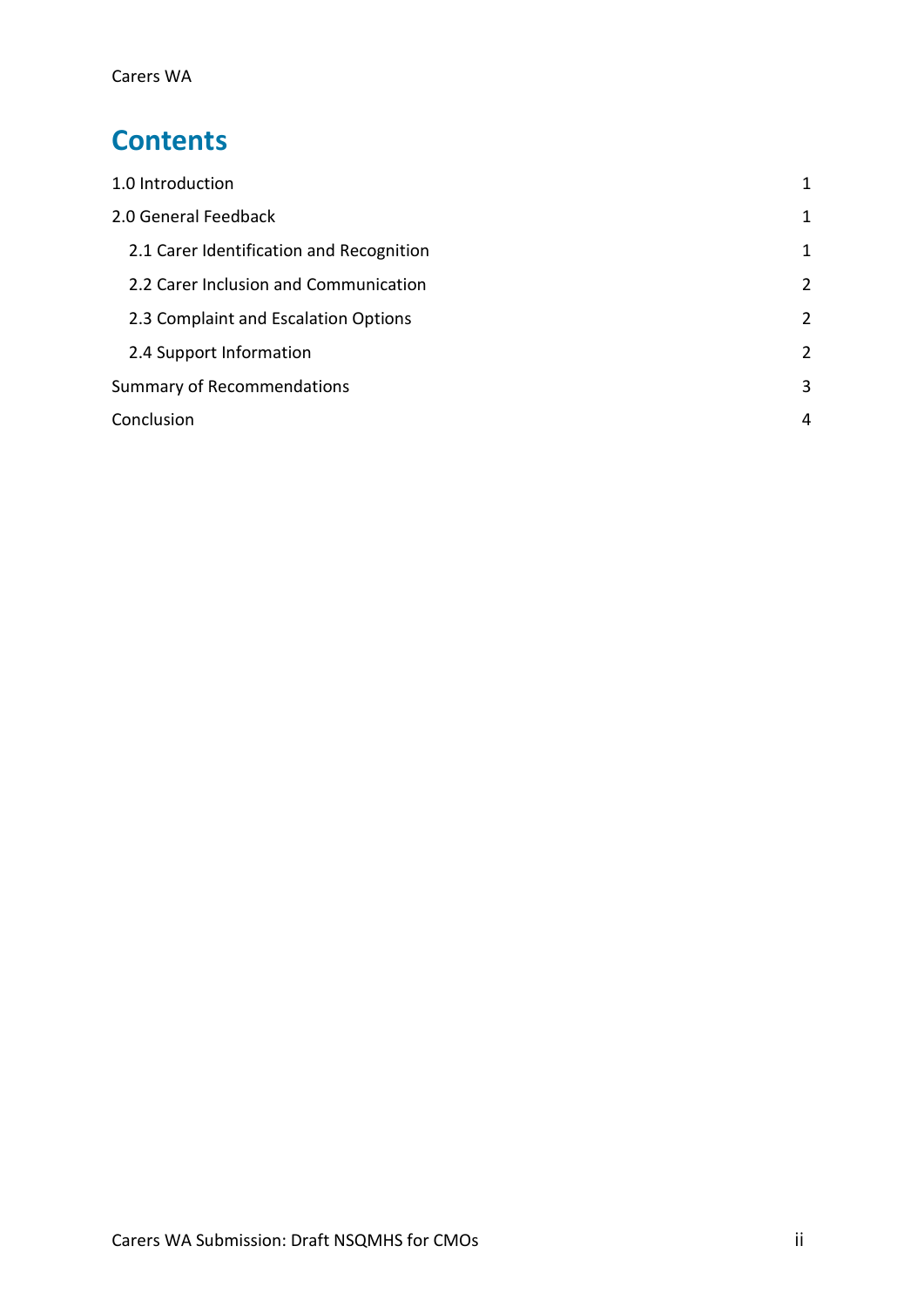### <span id="page-3-0"></span>**1.0 Introduction**

Carers WA appreciates the opportunity to provide feedback on the Draft National Safety and Quality Mental Health Standards for Community Managed Organisations (the draft Standards), prepared by the Australian Commission on Safety and Quality in Health Care (the Commission). Comments are based on ongoing feedback from carers within and/or providing care for consumers of the mental health system.

## <span id="page-3-1"></span>**2.0 General Feedback**

#### <span id="page-3-2"></span>**2.1 Carer Identification and Recognition**

Carers WA would like to thank the Commission for their consideration and inclusion of carers across the entirety of the draft Standards. The inclusion of definitions of key terms at the beginning of the document, as well as the inclusion of an expanded glossary, are considered to be key tools for ensuring clarity.

To further ensure clarity and awareness of the rights of carers, Carers WA recommends that the definition of 'families and carers' (page 6) be separated out, with an expanded definition of the term 'carer' as defined under the Australian *Carers Recognition Act 2010* [\(here\)](https://www.legislation.gov.au/Details/C2010A00123/Download) and inclusion of 'The Statement for Australia's Carers' within the draft Standards*.* A suggested definition for 'carer' may be:

*'A carer is an individual who provides unpaid personal care, support and assistance to another individual who needs it because the other individual has a disability, medical condition, mental illness or is frail and aged. A carer may be a family member or a friend. Carers have certain rights to respect, recognition, support and inclusion which CMOs should be aware of, which are further outlined in 'The Statement for Australia's Carers' included within these Standards. States and Territories may have additional legislative requirements relevant to the role and rights of carers.'*

Carers WA also recommends that the definition of 'carer' within the Glossary (page 33) be amended to identify that carers are unpaid. i.e. 'a person who provides' **unpaid** 'personal care, support and assistance.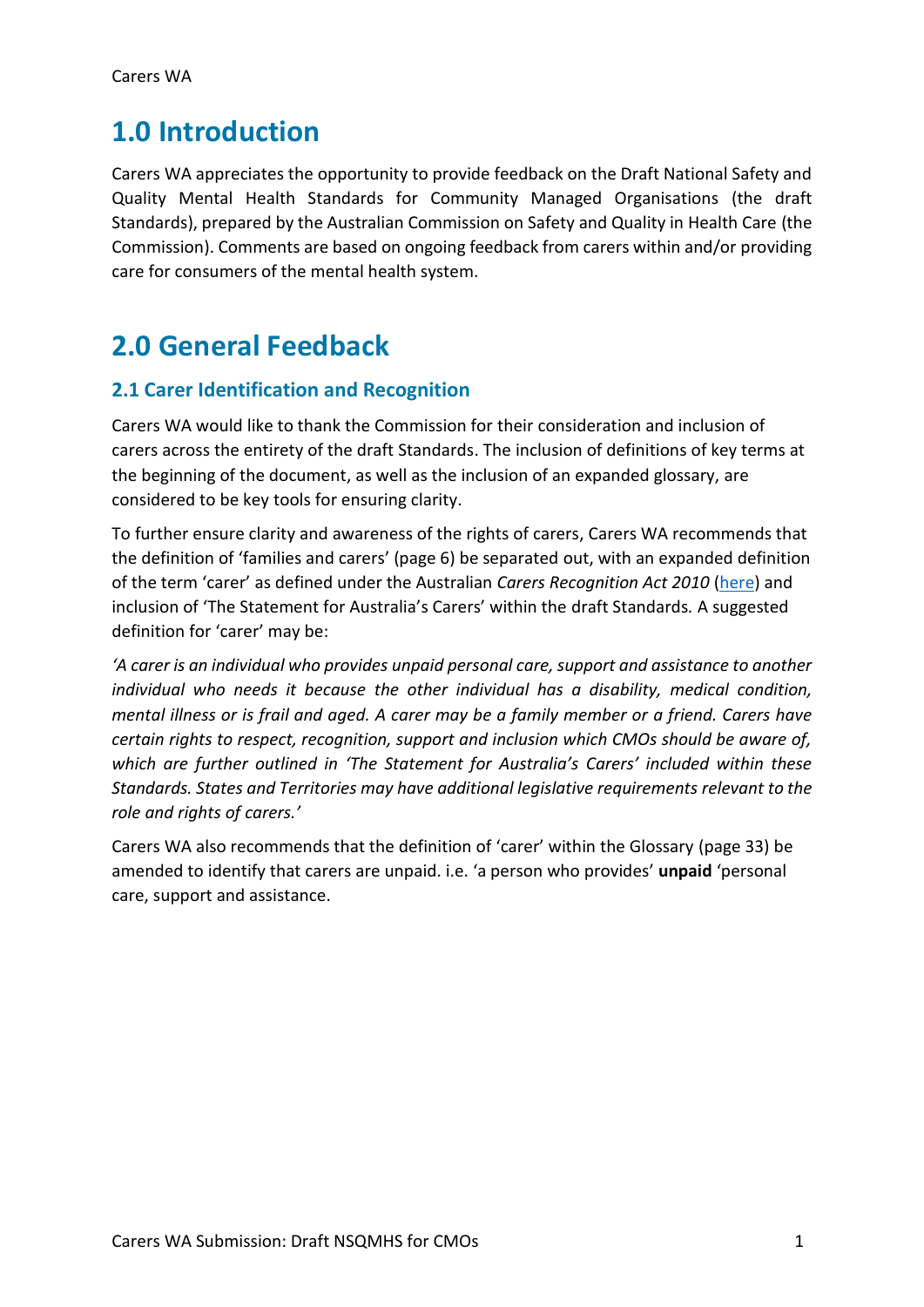#### <span id="page-4-0"></span>**2.2 Carer Inclusion and Communication**

Carers WA is supportive of the inclusion of the 'Partnering with Consumers, Families and Carers Standard' and its intent, criteria and explanatory notes.

Ensuring consistent communication with and inclusion of carers in the care of consumers of the mental health system is a significant concern. The inclusion of 'carers as partners in planning, design, delivery, measurement, review and evaluation of mental health services' and consumers, families and carers being partners in their own care, would assist in addressing this issue.

To this end, Carers WA recommends the inclusion of specific reference in the Items and Actions of the draft Standards to the Australian *Carer Recognition Act 2010* and requirement for community managed organisations to be aware of and adhere to the 'The Statement for Australia's Carers' within the Act, as well as any relevant State or Territory legislative requirements. i.e. In Western Australia, the *Carers Recognition Act 2004.*

This recommendation is of importance to the draft Standards, due to mention of CMOs 'where relevant' taking actions involving families and carers. Without information regarding the rights and roles of carers and where this information can be accessed, the relevance may not be able to be easily determined or adhered to.

While the draft Standards are not presently enforceable by the Commission, Carers WA would encourage the Commission and other Government agencies to explore options for enforcement and compliance to the draft Standards.

#### <span id="page-4-1"></span>**2.3 Complaint and Escalation Options**

Carers WA recommends the inclusion or additional development of a guide on complaint processes and escalation options relevant to the mental health industry. Carers WA recommends the inclusion of carer-specific information informing and educating carers and CMOs on the carer's right to submit a complaint and how to do so.

#### <span id="page-4-2"></span>**2.4 Support Information**

Carers WA recommends the inclusion of information in the draft Standard regarding where and how consumers, families and carers can access support services at a Federal and State or Territory level. i.e. Carers in Western Australia can contact Carers WA and the WA Carers Gateway for carer support services on 1800 422 737.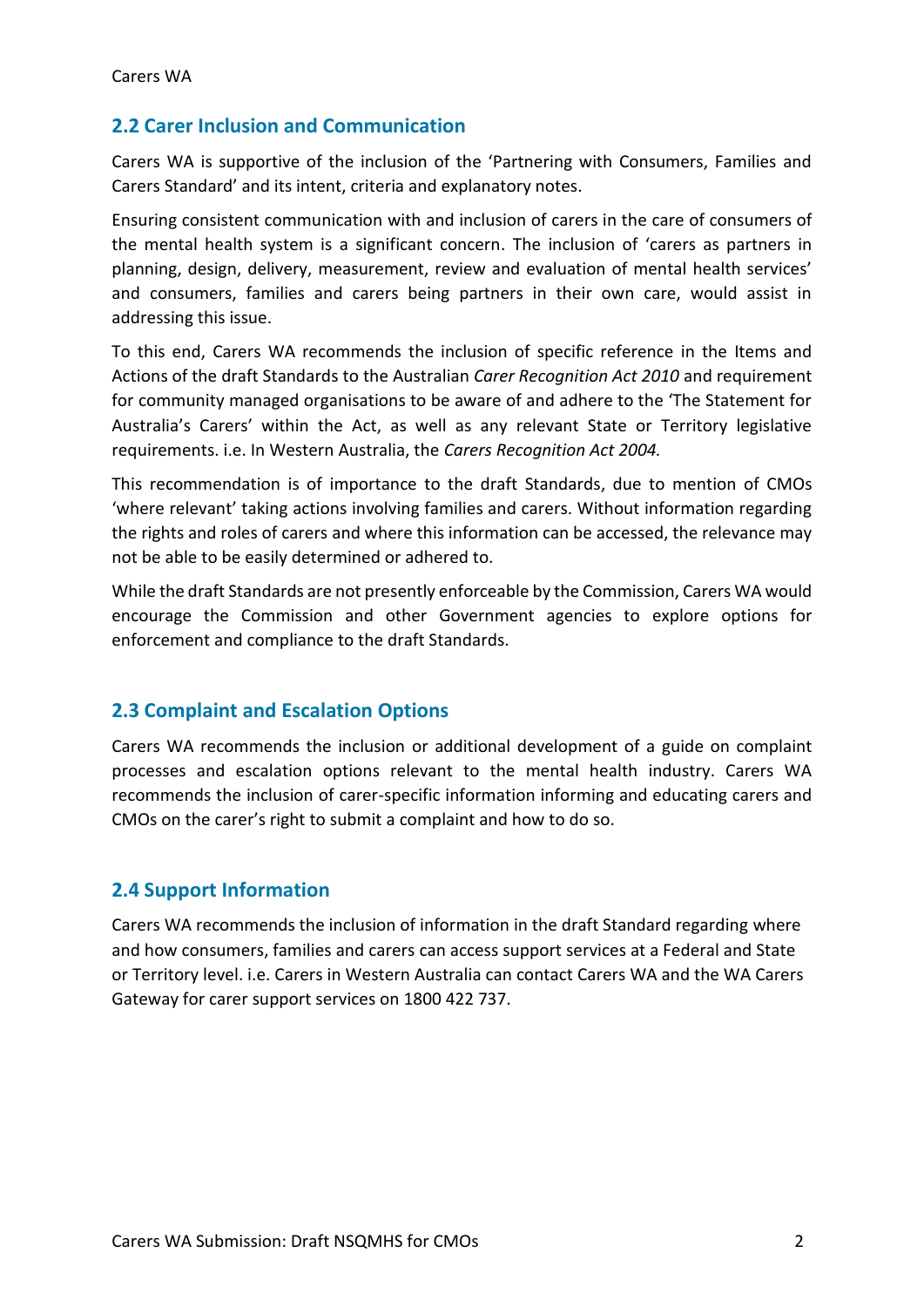#### <span id="page-5-0"></span>**Summary of Recommendations**

- The 'carer' definition be separated out and expanded as defined under the Australian *Carers Recognition Act 2010* [\(here\)](https://www.legislation.gov.au/Details/C2010A00123/Download), with particular emphasis on that carers are unpaid (suggested definition included in Section 2.1);
- The 'carer' definition in the Glossary be amended to reflect that carers are unpaid;
- 'The Statement for Australia's Carers' be included within the draft Standards, as well as direction to comply by any other relevant State or Territory legislative requirements;
- Reference be made where appropriate in the draft Standard Items and Actions of the draft Standards to the Australian *Carer Recognition Act 2010*;
- Requirement be included for CMOs to be aware of and adhere to the 'The Statement for Australia's Carers' within the Act, as well as any relevant State or Territory legislative requirements;
- The Commission and other Government agencies be encouraged to explore options for enforcement and compliance to the draft Standards;
- Information be included or separate guide be developed on complaint and escalation options relevant to the mental health industry, inclusive of information regarding the carer's right to submit a complaint and how to do so;
- Support information to be included on where and how consumers, families and carers can access support services at a Federal and State or Territory level.